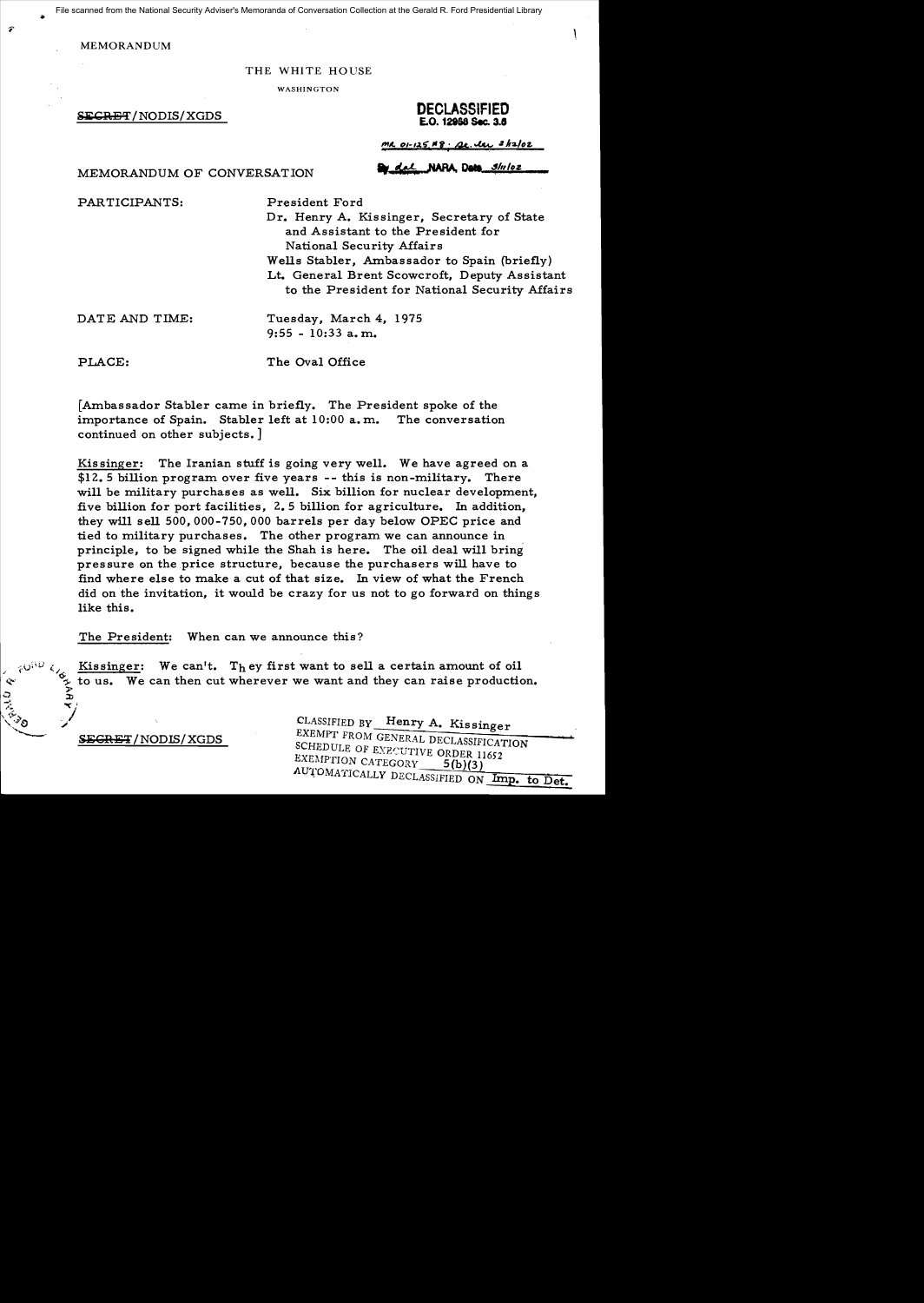# SEGRET/NODIS/XGDS 2

..

It must either produce price cuts or further cutbacks. But the \$12.5 billion can be announced today. What they want is to announce the oil deal and further purchases together. I don't think they realize what they are doing. Algeria has already cut production by two million barrels. They can't cut further. Our joint commissions are pushing the producers into big development programs, for which they will need the additional oil production.

You should tell Ansary  $\ldots$  We shouldn't haggle over the price so long as it is below the OPEC price. The key thing is that the production is coming out of someone else's hide. We may have broken OPEC, or will have if we can make one more deal like this. Maybe it's too fast, because we need to get our system in place first.

They will buy other things with the \$1. 5-to-2 billion in receipts for the oil deal. The money will never leave the United States.

The President: Congratulations. I think that is great.

Kissinger: If we can get the same with the Saudis, it will be great.

The President: The announcement today will have a good impact on Congress.

Kissinger: The Saudis have reacted strongly to what they think is an anti-Saudi campaign in the American press. Could we draft a letter to Faisal to reassure him?

The President: Sure.

Kissinger: It is unconscionable what the pressure groups in this country are doing.

I talked to Kennedy. I told him they are creating a disaster in foreign policy. He doesn't think we have the votes on Turkish aid in the Senate. We should check with Mansfield before we commit to vote.

[The President reads about our negotiating efforts in Cambodia in 1973.]

The President: How much has been released?



S<del>ECRET</del>/NODIS/XGDS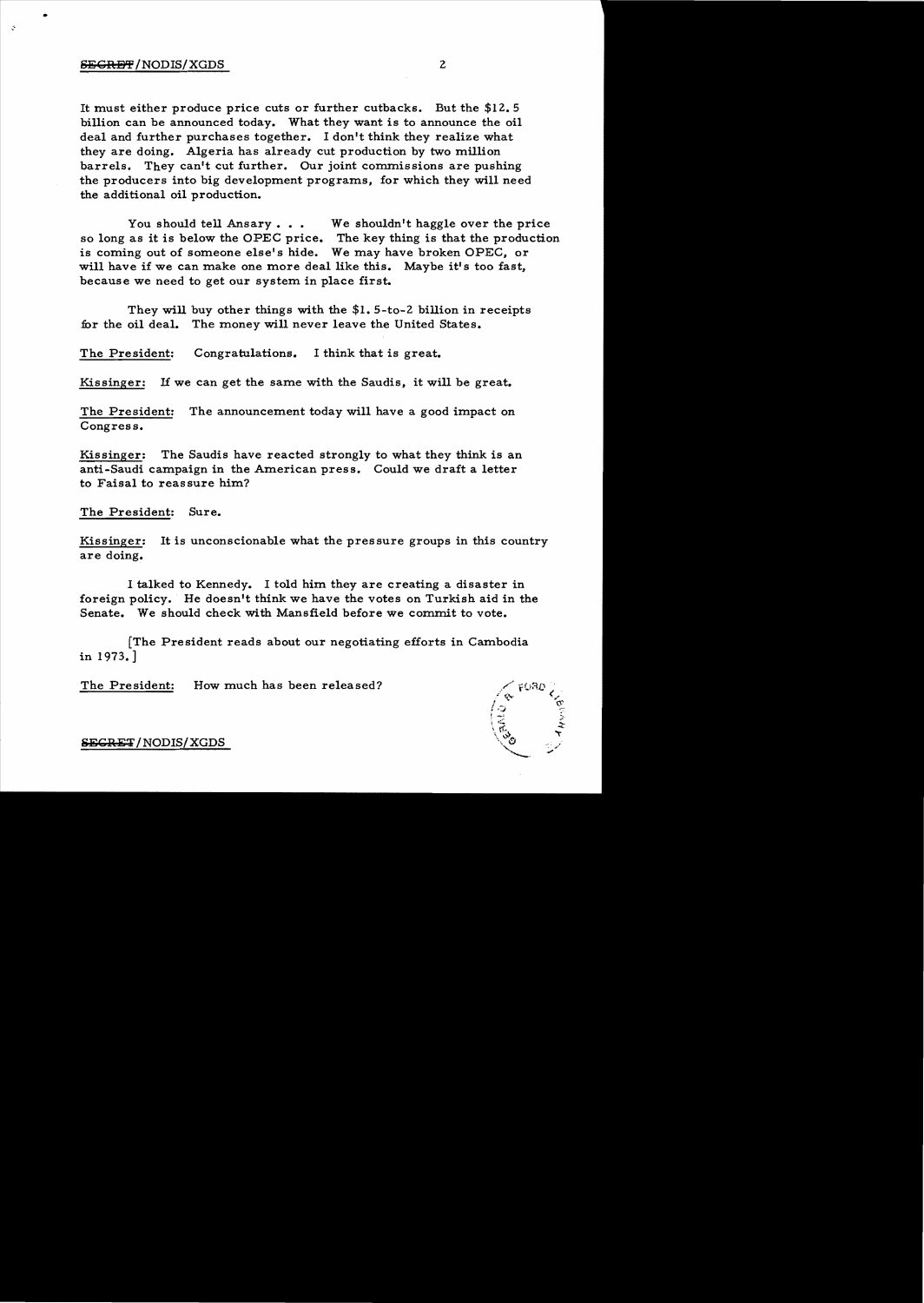### SECRET/NODIS/XGDS 3

..

Kissinger: None of the 1973 stuff. But we can give it to some of the key Congressmen. Some of my people are opposed to putting it out -it will embarrass some of the governments.

The President: I think we have to get the record out.

Speaking of Thailand, what is the significance of their withdrawal announcement?

Kissinger: DOD is playing games. It is inevitable that once they saw us pulling out they would want to get ahead of us. Also, they have decided we have had it in Southeast Asia.

The President: I thought he was pro-American.

Kissinger: He may just be saying this, but the trend is inevitable. There is too much tendency in the government to pay off Congress for shortterm gains at the expense of our long-term goals. But with Cambodia falling, the Thais would be a shaky country in any case. As foreign governments look at us and our decline in our world position, the process will be accelerated. The Nutter article was good. It is a moral and political disaster. We are talking only money -- people are urging a disaster. What the Syrians have done is line up the Palestinians saying now if Egypt moves alone, the Palestinians will attack Sadat. A letter from you is essential, but if it surfaces, it will make a stink with the Jews.

The President: How specific can we be? Does that contradict our promise not to force them off the Golan?

Kissinger: No. Just promise a major effort. The promise is important -but Nixon did promise the '67 borders to the Syrians. If Israel was smart, they would talk with the Syrians, move it to Geneva and let it get screwed up.

The President: I told Dinitz they shouldn't negotiate in public.

Kissinger: The Israelis are irresponsible. Anti-Semitism is bubbling. The press campaign against the Saudis is disastrous.

The President: What about Church and Pearson?



SECRET/NODIS/XGDS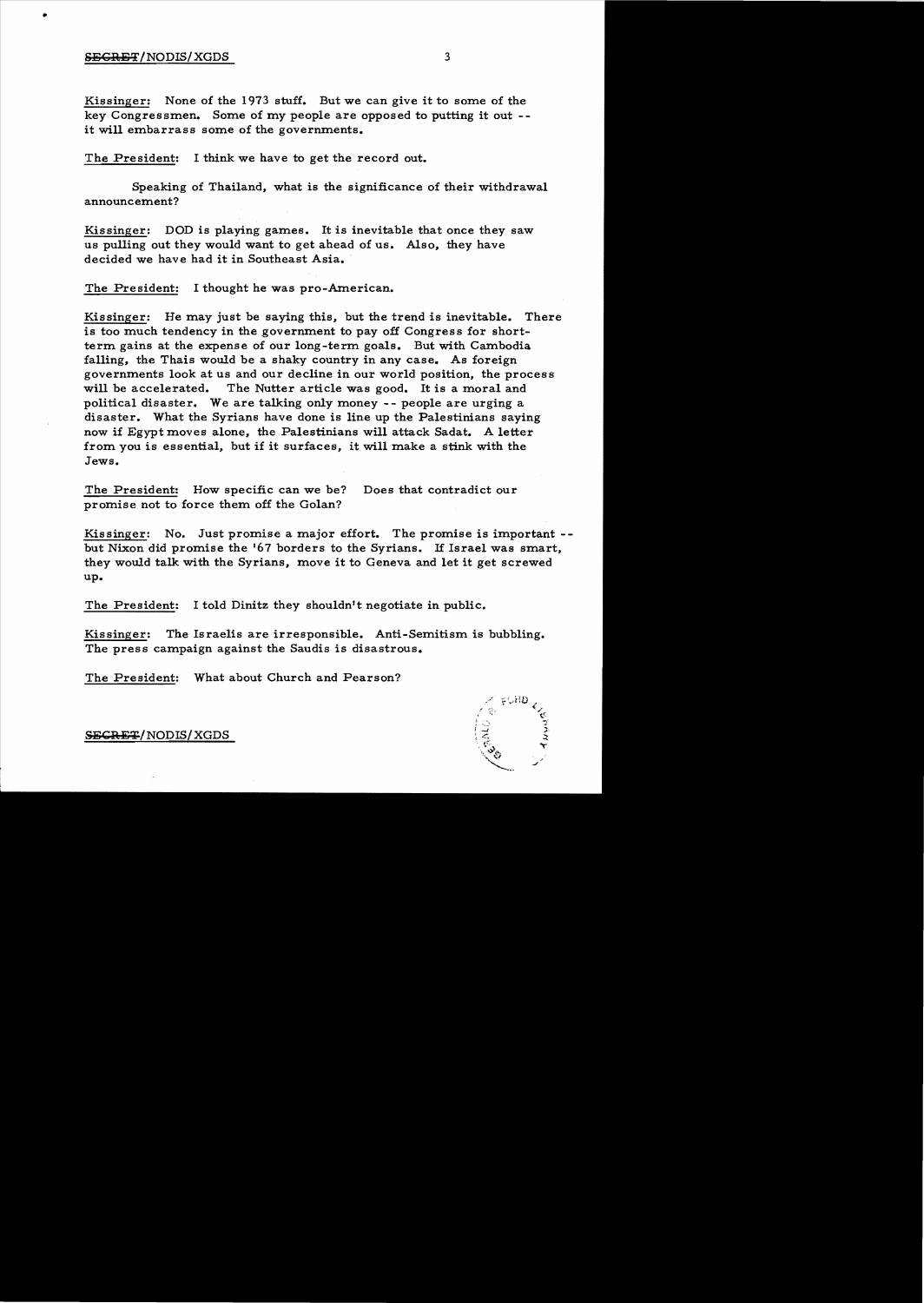## SEGRET/NODIS/XGDS 4

 $\cdot$  .  $\cdot$ 

Kissinger: We have to tell them it has to be sufficient, that we shouldn't discriminate against them for economic aid, and that they would have to be eligible for FMS. Church will never agree.

The President: He is worried about wiretaps when we are piling up information about where the oil companies are investing. He is signing authorizations but I am worried about Church.



SEGRET/NODIS/XGDS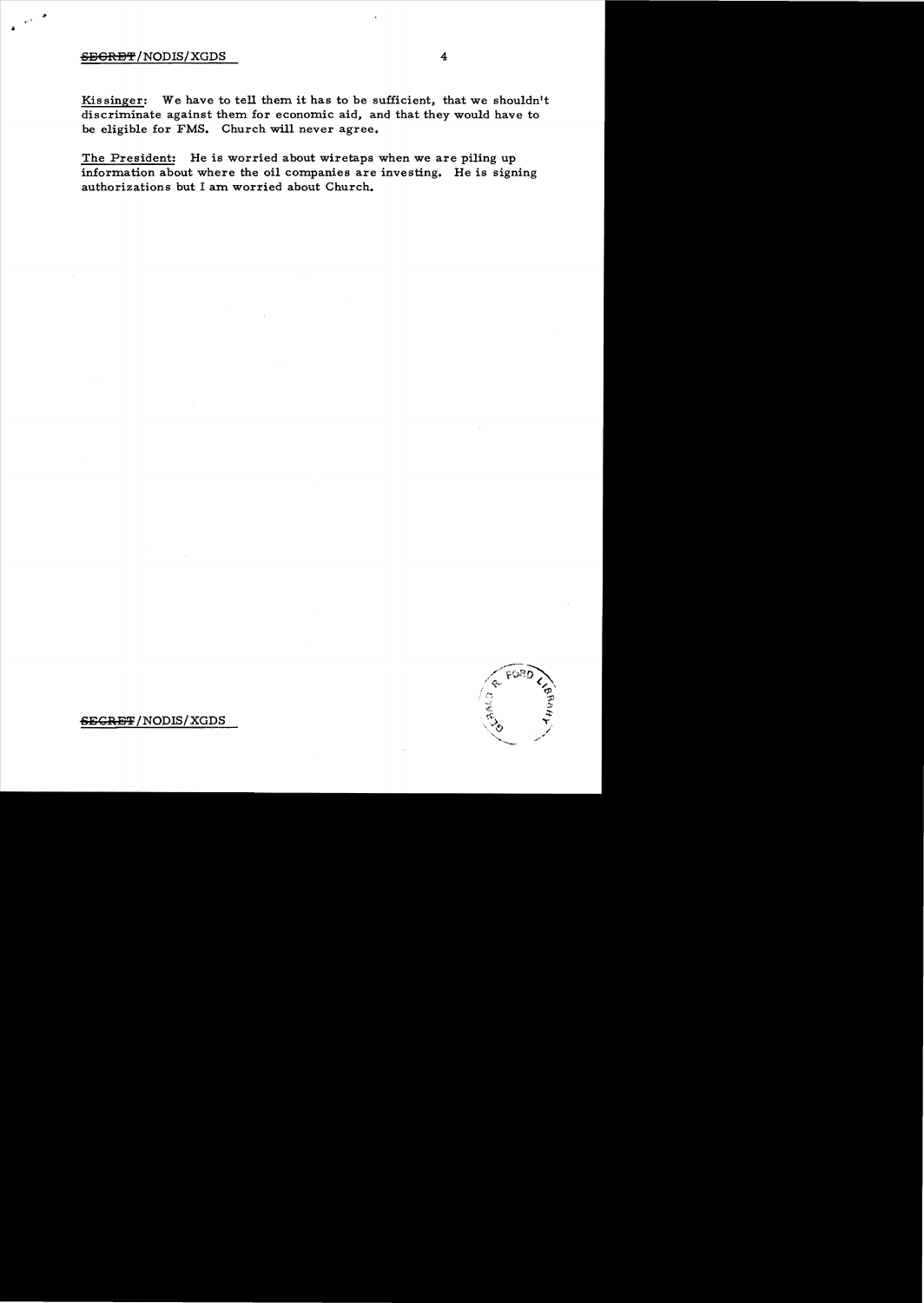Junday 33AM<br>9:55.10:33AM P/K 40 Mar 75 9:53 Stablea in Ptalks of empatament of Spain Statte and. K The a Gracie stuff quin may will cegetal on 125 huit page une 5 juin 1000 mil purchase MlmcQue ains lieut traint punchases-The Nur! arbite chat is his. The oil call ling pressure once piece stantines, because the produces will have to find where else to make cut of that size. In water giornat Er did en montatrie, et la case y para met to point fourand on thing bile this Pullin annemention? K Weemit Thy just won't to sell a restoir court a thy can 1 probation. It must with produce proce ents or further enthanks. But 12.5 toil can be annumed to top. What they want is to convenience cail cleate further purchases together I dont think they realize what are doing. Algeria has already not port 2 unit bbs. They could ent forather. One point essens are probably producers not big dhopint proys, for which they would mede ailett vil produit de shoudhit Angen avec pie 702 apr 11 Novembre prése, The hey this is a prélentier is coming Operparaire de time if un commander à more deal tite this. Transfor too fast, he was we well to get an system in place 1st. THE FORKS AUTHORITY for me of 126#8; state to 2/12/02 BY  $\frac{1}{4}$ 

بمعين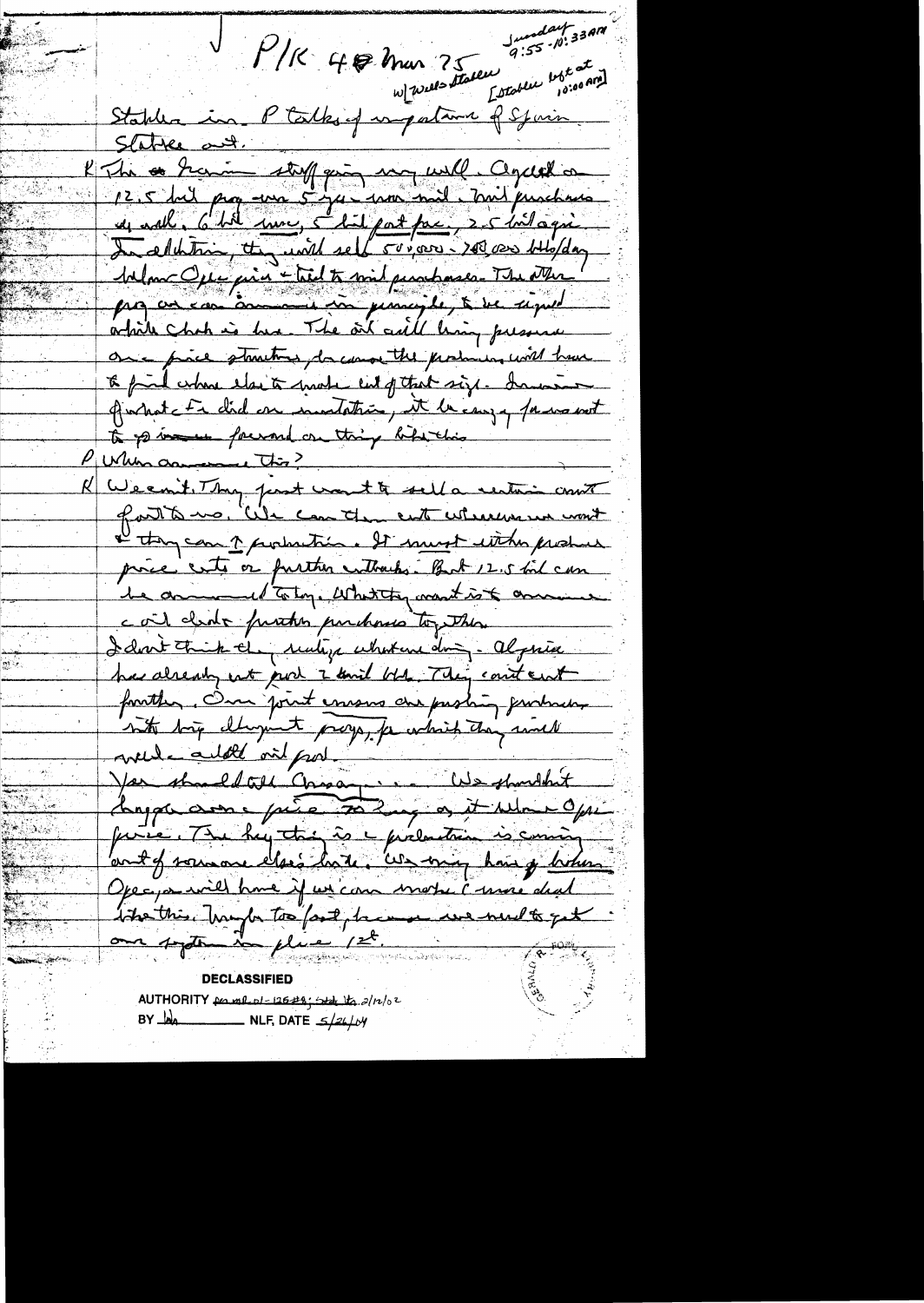RThey moll by when things w/c 1/2-2 kil Melyes for coint freel. The 6 with which have a US. P Compate. I think that is just. K Stine care quite sonne cu/c Sandrs with quot.<br>P Comment 6 day with home genel ony at on large (Sandre how reated strongly to and about they think is anti-Sandi emperin in US pres. Conduce Sun Il inversantible what a prosence porquire This county are doing. K I taked to Knowly. Told him they existing a howster in FP. He husuit think we have votes on Tank ait in Smot, Should Click of Moneyfiled  $K^*$ hype we commit with (Priads night apparts it Cambretier in 73) Une of c 73. But give it to same for hy comprome.<br>Source from people are of predito putting it and a endowners pour of a goot P 2 this as how to get a ucalout. Specting of Thailand, what is to, of w/demand amount E D'OD playing parme. It insuratoire that once they same ma they have clearly and have holt in SEA. Itke he was pre-US K It a way just be saying this, but a trend mentalle, There is to much tendang ken Got & pay off say parlant tena, garis at expose of aus long com Jours. But uf Combata pelling Thais une estiment